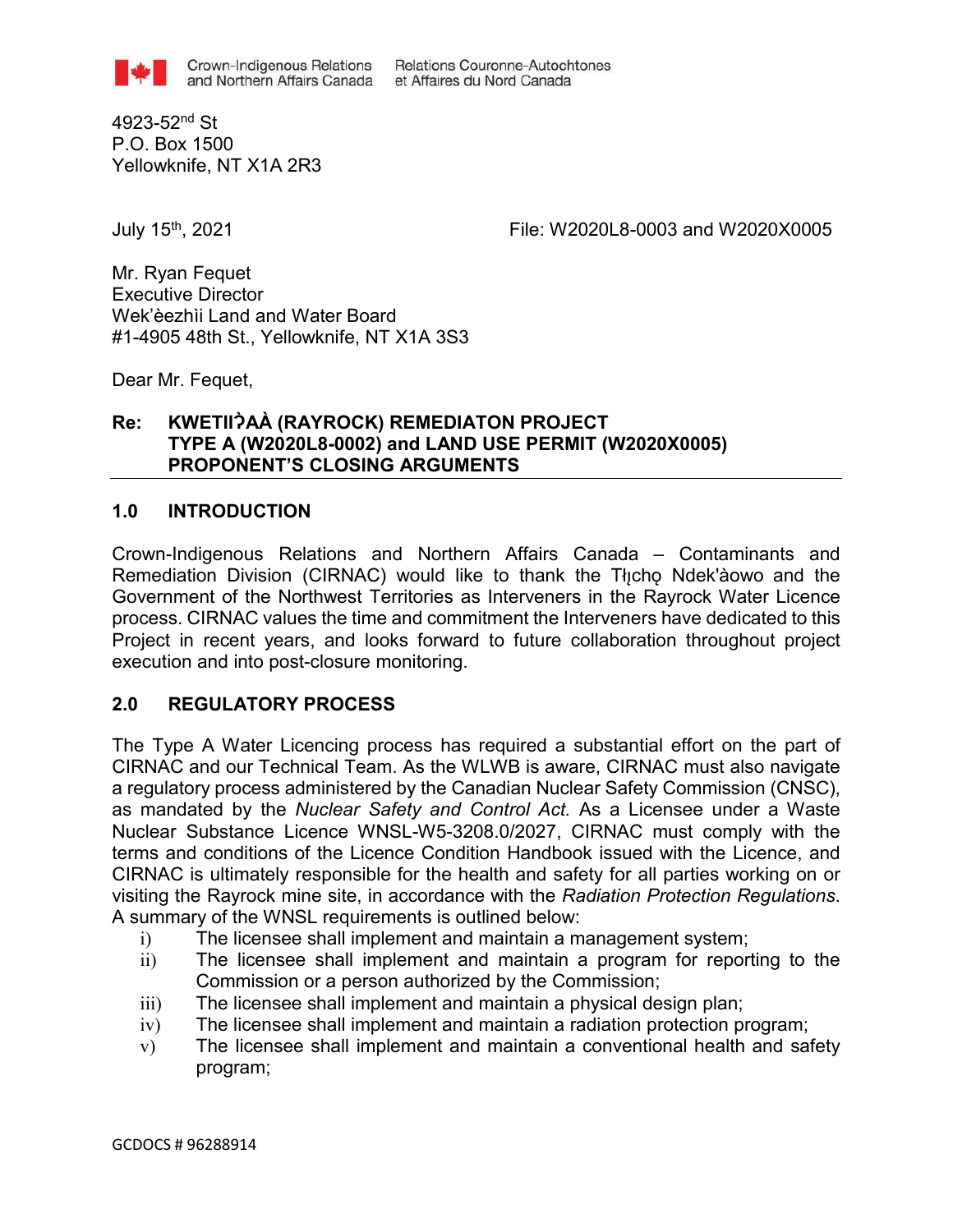

- vi) The licensee shall implement and maintain an environmental monitoring program;
- vii) The licensee shall implement and maintain and emergency management and fire protection program; and
- viii) The licensee shall implement and maintain a waste management program.

CNSC has been conducting site inspections on a three year schedule and will be commencing annual site inspections in 2021 which will carry through remediation. CIRNAC is currently under a direction from CNSC to repair the Tailings Containment Area caps and has incorporated that work into the Remedial Action Plan.

CIRNAC anticipates that the WLWB will consider this dual regulatory burden that the Project faces and set reasonable requirements for management plans and reporting. Rayrock will remain under federal custodianship and CNSC regulatory authority in perpetuity.

The application for a Water Licence and new Land Use Permit were submitted to the WLWB in September 2020, along with the Remedial Action Plan, and the following management plans:

- Waste Management Plan;
- Spill Contingency Plan;
- Community Engagement Plan;
- Sediment and Erosion Control Plan;
- Emergency Management and Fire Plan, and
- Wildlife Management and Monitoring Plan.

The application and plan review process produced two-hundred and thirty seven (237) comments. CIRNAC provided responses to all the comments in an attempt to better explain the remedial process. CIRNAC was then requested to submit the two Human Health and Environmental Risk Assessments (HHERAs) for public review. The HHERAs produced one hundred and fourteen (114) comments, for which CIRNAC provided detailed responses.

A Technical Session was held on January  $26<sup>th</sup>$ -28<sup>th</sup>, 2021 to review the information provided to date and to provide technical updates for the Project. A total of twenty-one (21) information requests were produced by the WLWB, with all but one directed to CIRNAC.

Interventions were received by the WLWB from the GNWT and the Tłicho Government. CIRNAC responded to the twenty-three (23) recommendations of the GNWT and the thirty-six (36) recommendations from the Tłicho Government.

A Public Hearing was held from April  $28<sup>th</sup>$  to  $30<sup>th</sup>$ , 2021. CIRNAC responded to six questions from the GNWT, 30 questions from the Tłicho Government and forty-seven questions from WLWB. The Public Hearing also produce seven (7) Undertakings, of which four were responded to by CIRNAC.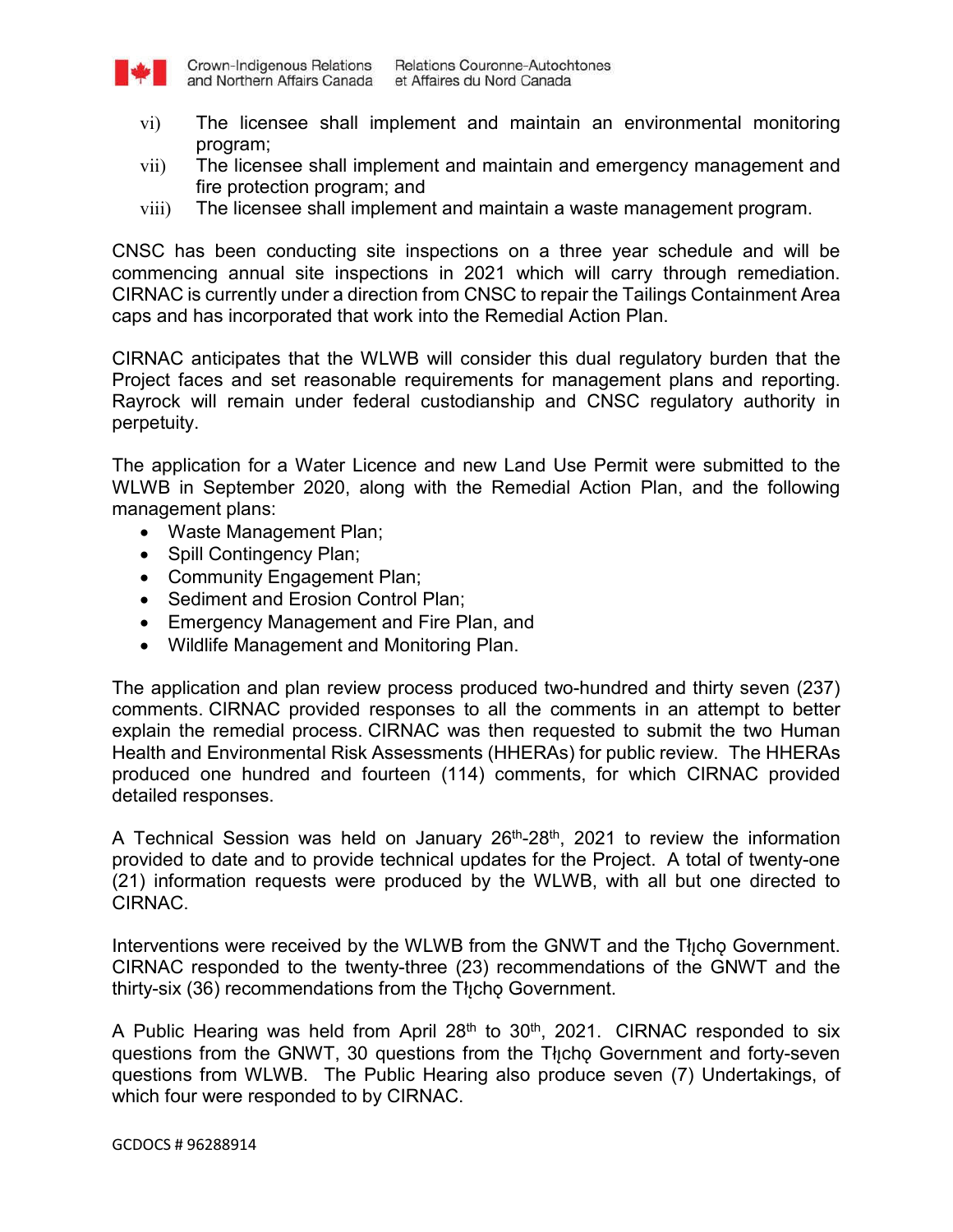

The Draft Land Use Permit and Water Licence produced sixty five (65) comments from GNWT and the Tłicho Government, which CIRNAC either supported or clarified in our proponent responses. CIRNAC also provided fifty-seven (57) of our own comments on the Draft Permit and Licence, of which fifteen (15) were on the permit. CIRNAC expects that CIRNAC's comments and questions on the Draft Permit and Licence will be taken into consideration by the WLWB as part of the record of decision process.

CIRNAC has and will continue to work with all regulatory authorities of the Rayrock Remediation Project in accordance with the applicable legislation.

## **3.0 ENGAGEMENT PROCESS**

The CIRNAC-Tłı̨chǫ partnership, established over the past ten (10) years on the Kwetııɂ̀ aà Rayrock Project, remains strong and CIRNAC is committed to maintaining and strengthening that relationship.

## **4.0 REMEDIAL ACTION PLAN DEVELOPMENT**

Remedial Action Plan (RAP) development for the Kwetıı̀àaà (Rayrock) Project was a riskbased process, involving technical meetings with the Project's technical representatives, including the Thicho Technical Team, federal expert support departments, risk assessors and CIRNAC's Independent Peer Review Panel (IPRP).

During the project's technical meetings, the project Human Health and Risk Assessments (HHERA) were reviewed and discussed, with the final risk assessment report providing recommendations that formed the basis of the remedial actions. First developed on the Colomac Remediation Project in 2003, the "traffic light" approach to remedial option selection was used to select the remedial options on the Kwetııр̀aà (Rayrock) Project, ensuring that the options selected were reached by consensus. This process was followed at the 50%, 75% and 90% stages of Remedial Action Plan development. The RAP was structured to satisfy the requirements of the Board's Closure and Reclamation Guidelines and was acknowledged by the Tłicho in August 2020.

All Project decisions are risk and evidence-based, building on information collected from Western science and engineering, and incorporating Traditional Knowledge from The knowledge holders and land users. Remedial options have been selected through consensus, following extensive engagement with KEC elders, and this approach will be used in the very near future to move forward on options for Beta-Gamma lakes. Where evidence confirms there is low risk to human health or the environment, remedial action will not be taken. Areas of concern will be identified and monitored through the Federal Contaminated Sites Management Framework. Funding will be provided to the Tłicho to allow for effective participation for this monitoring and consideration will be given to creating new or enhancing existing training facilities.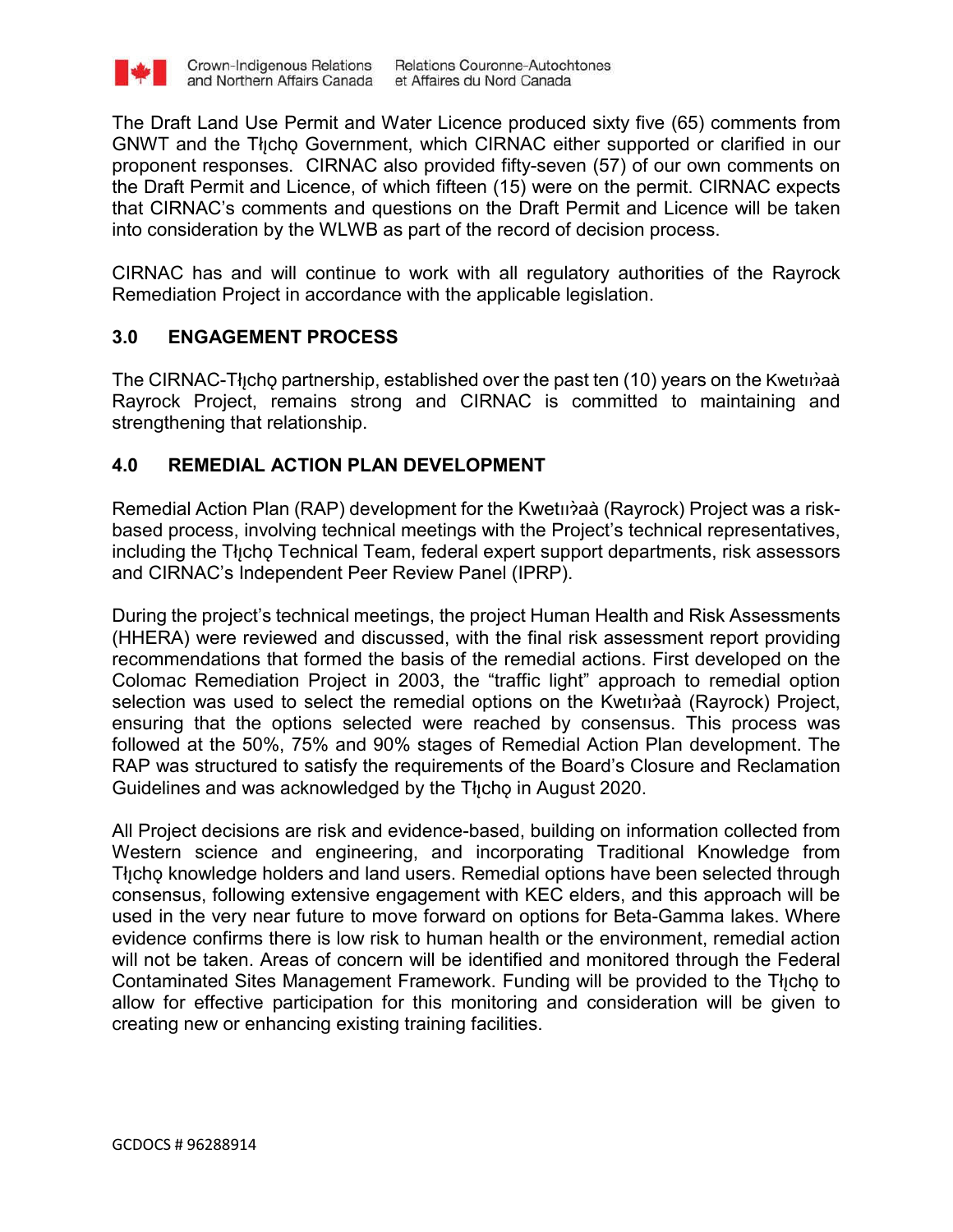#### **5.0 PROJECT CLOSURE OBJECTIVES AND CLOSURE CRITERIA**

CIRNAC notes that there has been significant discussion through the licencing and permitting process about the scope and application of "Closure" criteria. Closure criteria are an important part of the life cycle of a development project, as they show the planning for the eventual end of the development. As noted in the introduction for the *Guidelines for the Closure and Reclamation of Advanced Mineral Exploration and Mine Sites in the Northwest Territories* (MVLWB/AANDC, 2013), closure planning became a requirement when "... the public became increasingly concerned about the growing number of insolvencies and abandoned mine sites that were creating significant environmental liabilities …". CIRNAC (under several previous Department names) and the Regulatory Boards developed the Closure and Reclamation Plan process to protect the Crown (as representing the people of Canada) from potential liabilities from licenced developments.

In essence, the provision of MVLWB-defined closure criteria for a CIRNAC remediation project is requiring CIRNAC to explain what measures they will take to make certain that project liabilities do not, at the close of the project, become the responsibility of Government of Canada, as represented by CIRNAC. CIRNAC remediation projects are, exclusively, the end product of the developmental concern expressed in the guidelines, where the residual environmental liabilities are being picked up by the public. The Government of Canada assumed responsibility for the Rayrock Remediation Project sites upon their abandonment and addressing residual environmental liabilities is a public burden. For the majority of the remedial projects, the additional "development" (i.e. set up of a work camp, winter access routes, etc.) that occurs through the closure and reclamation process is incidental to the residual liability from the mining development.

The development of closure objectives and closure criteria for CIRNAC remediation projects may still be appropriate under certain circumstances: to define aspects of projects (such as conditions required for closure of a water licence) or to define site conditions required for jurisdictional transfer, such as devolution of a remediation site from federal to territorial jurisdiction. CIRNAC would like to point out that the storage of uranium tailings at Rayrock requires a Waste Nuclear Substance Licence, and it is likely that this reality would be an impediment to the transfer of the Rayrock site to a third party. It is expected that Rayrock will remain under federal custodianship in perpetuity. Based on these considerations, CIRNAC has re-developed its closure criteria for the Rayrock project to better define the conditions for closure of the water licence. Other "closure" objectives and criteria may be negotiated between interested parties and CIRNAC, but they should not be part of the Water Licence conditions.

In the GNWT Closing Arguments, the GNWT stated that they recommended refinement to the Project Specific Closure Criteria (provided in Table C1 of the RAP) from Information Request #8 ("While the GNWT acknowledges that progress was made in CIRNAC's response to IR #8, further refinement is needed" and "the GNWT recommends that the Board not approve the closure criteria proposed in Table C1.") (GNWT Closing Arguments Section 9.0). GNWT had no objection or comment to the Updated Closure Criteria provided in CIRNAC's response to Undertaking #3, or the Updated Table C1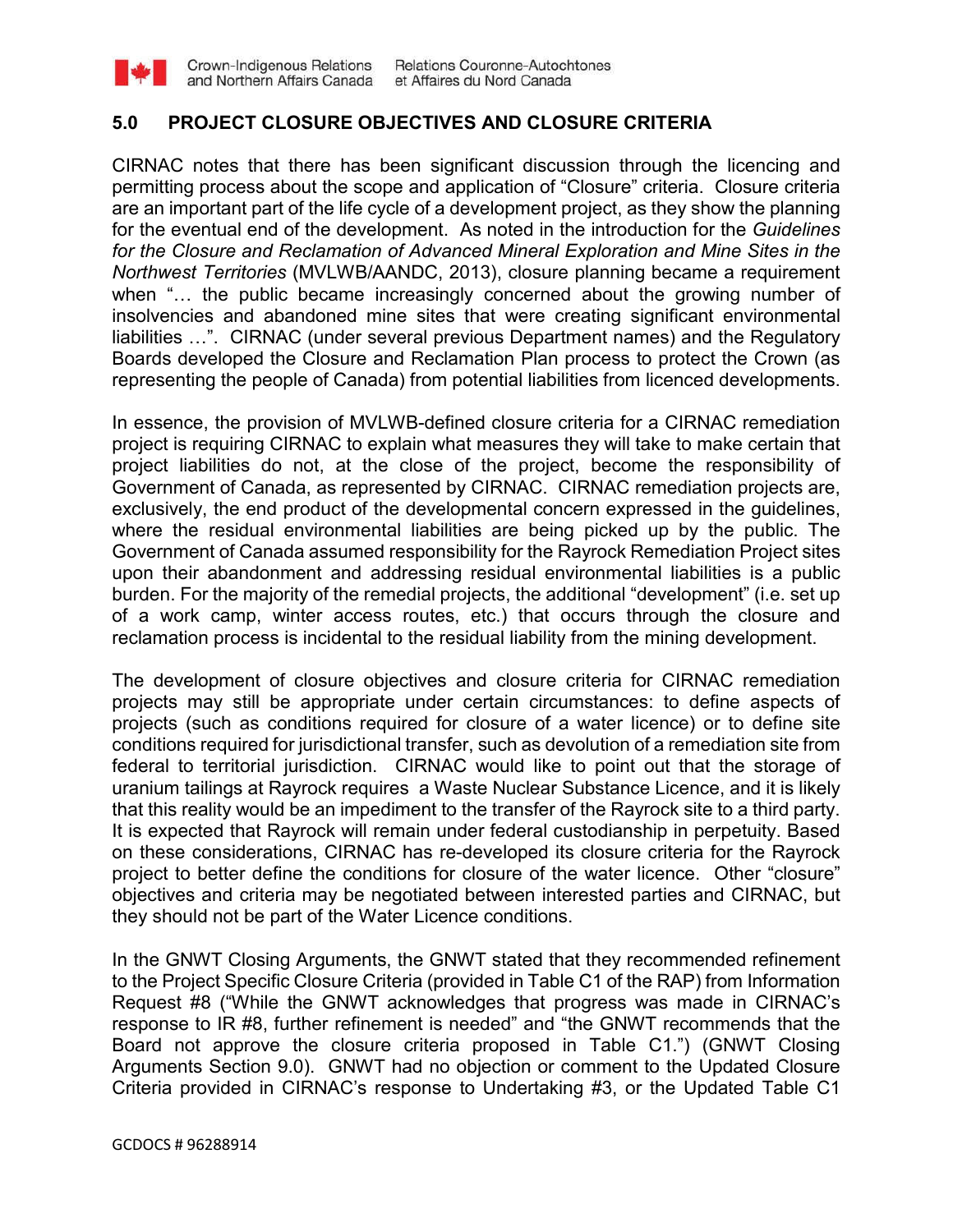

provided as part of that Undertaking. GNWT had opportunity to review these criteria and to provide comments in the closing arguments. CIRNAC disagrees with the GNWT recommendation "that the Board require closure criteria in Table C1 be resubmitted for public review and Board approval post-issuance of the Water Licence". Since this Table was resubmitted pre-issuance, and GNWT did not provide comments on the revised C1 in their closing arguments, CIRNAC feels that the Updated Table C1 provided as part of Undertaking #3 should be accepted.

CIRNAC believes that the Remedial Action Plan, developed jointly with the Tłicho, presents a unique balance of Western science and engineering and Traditional knowledge. The RAP is our road map for the remediation of project sites and is intended to address the preferences and opinions of all rights and stakeholders, while reflecting the shared Project Vision between CIRNAC and the Tłicho:

To effectively carry out the remediation of the Rayrock project sites and shrink the "Zone of Avoidance" (an area the Tłicho avoid due to their concerns over site impacts) mapped out by the Kwety aa Elders around the Rayrock site, such that the Tłicho will feel comfortable returning to traditional land use practices in the area.

Our vision will be upheld through:

- Transferring knowledge of traditional land use on and around the sites;
- Addressing human health and environmental hazards associated with the site;
- Improving environmental quality on and downstream of the sites;
- Addressing site risks through our remedial actions; and
- Involving the Thicho at all stages of the project, from remedial options planning, design development, remediation execution to post-closure monitoring.

This project vision is independent of the water licencing process, and CIRNAC acknowledges that the Thicho may not feel comfortable returning to traditional land use practices in the area until many years after the close of the Water Licence.

As communicated throughout the regulatory process, it is CIRNACs position that submission of a Closure and Reclamation Plan in addition to the Remedial Action Plan submitted with the Water Licence Application is not necessary. Design details for engineered structures will be communicated to the WLWB through the Design Plans outlined in the Water Licence. Should the WLWB require separate documentation of additional information related to the Remedial Action Plan, CIRNAC could prepare an addendum to the Remedial Action Plan that provides these clarifications as was proposed during the Public Hearing (Public Hearing Transcript Day 2).

## **6.0 BETA-GAMMA LAKES**

CIRNAC understands that the Theory are concerned about Beta and Gamma lakes. As stated during the Public Hearings, neither Beta or Gamma lakes were identified as presenting unacceptable risk to human health or the environment through the Human Health Ecological Risk Assessment process, and did not therefore, form part of the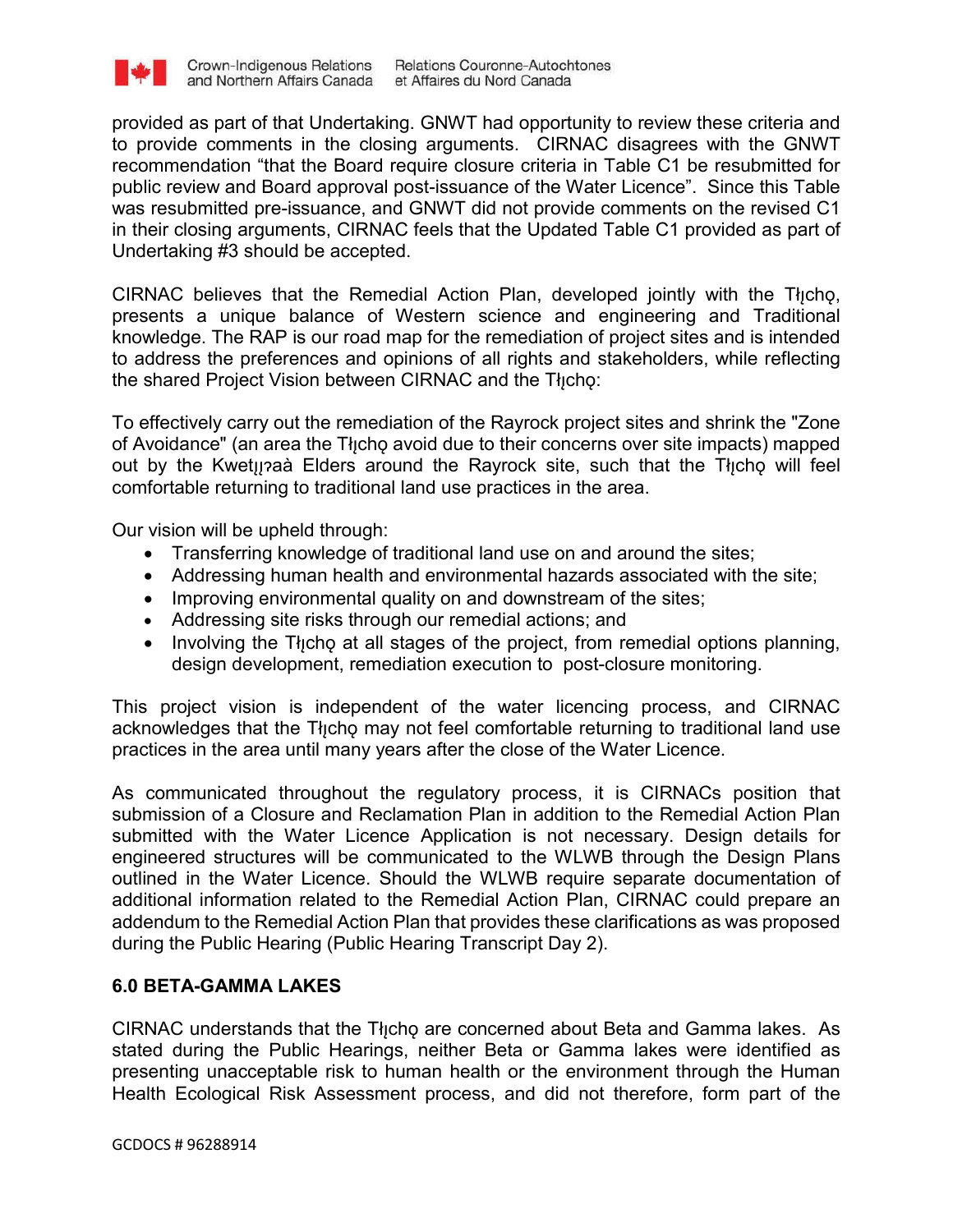

Remedial Action Plan. CIRNAC stands by the HHERA; it was completed by a qualified and experienced Risk Assessor, who is well respected in the field of abandoned mine risk assessment, and former Uranium mines in particular. The draft HHERA underwent a rigorous review process involving experts from Health Canada and the Canadian Nuclear Safety Commission, as well as the IPRP and the Tłicho Government. During the WLWB regulatory process, CIRNAC was also requested to submit the HHERA for public review and detailed responses were provided to reviewer comments, including comments provided by the Tłicho Government. Still, CIRNAC was open to discussing Tłicho concerns further, and this occurred during the in-person KEC workout in February 2021. During the meetings, CIRNAC committed to exploring options for making improvements in the areas of concern identified by the Tłicho, and this commitment was captured in the Public Hearings.

# **7.0 WATER QUALITY MONITORING**

CIRNAC notes that the GNWT has recommended bi-weekly sampling in its Closing Arguments. The GNWT recommends that the sampling frequency for Surveillance Network Program (SNP) stations 1663-1 through to 1663-6, 1663-8 and 1663-10 occur once every two weeks during open water, and sampling for metals if suspended sediment becomes elevated. The GNWT recommends that water quality sampling for total metals (parameters that have EQC) be conducted in the event of a turbidity and/or TSS action level exceedance (Sections 5.1 and 7.3 respectively). CIRNAC will use the term "every two weeks in place of bi-weekly for clarity.

CIRNAC has developed a water monitoring program that collects data that will be used to show that work on the site will have no measurable effect on water quality. Work at Mill Lake, where contaminated materials will be handled is fully contained within the Mill Lake Basin. Work outside of Mill Lake Basin will involve very limited volumes of spilled tailings with low metal impacts (which are being moved to the Mill Lake Basin), and placement of naturally-occurring borrow material that has not been affected by mine activities. Because the work at the Tailings Containment Areas consists primarily of repairs to the existing covers, CIRNAC does not believe that water quality monitoring associated with tailings deposition is required.

During the Public Hearings, CIRNAC asked the WLWB why sampling every two weeks and including metal concentrations for sediment events were necessary. With respect to sampling every two weeks, the GNWT response reads as thus from the transcript: " … specifically to the duration or the frequency of monitoring, it's more to monitor effects of the remediation works as opposed to recovery of the project of the site as a result of the remediation project." Since remediation works near these Lakes only involve placement have borrow material, CIRNAC is unclear what effects of the remediation we are intended to monitor. While it's understood that an increase in suspended solids will often produce a short-term increase in total metals (especially iron and aluminum), the intent of the SNP is showing long-term stability. CIRNAC believes that increasing sampling frequency to pick-up short term changes caused by sediment, is outside the objective of the water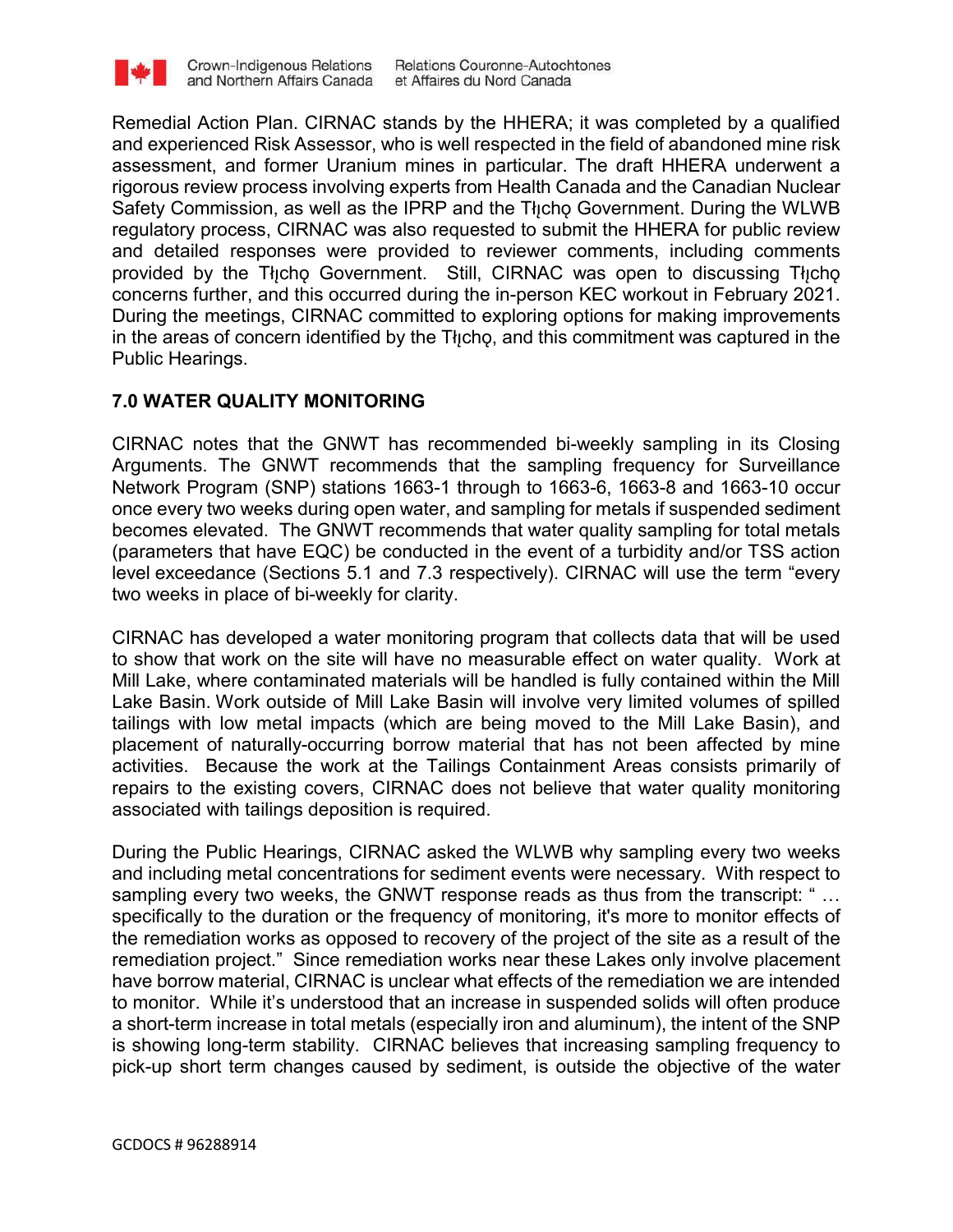

quality monitoring; that is to say, short term sedimentation has minimal environmental impact.

With respect to measurement of total metals during sedimentation events, the GNWT response from the transcript reads: " … collecting this data from a sedimentation event, it would help in the later interpretation of water quality data that would be collected from the other monitoring programs, for example, the SNP and AEMP. GNWT feels that this information is important in being able to add to the interpretation of water quality trends in those programs." CIRNAC would like to point out that only a complete failure of the Sediment and Erosion Control Plan (SECP) response framework would result in a longterm water quality effect that would be picked up in the SNP and potentially result in environmental impacts. This scenario would not be allowed to happen during construction, as the SECP is designed to prevent sedimentation events and to respond to increases in the sediment levels. The concentrations of associated metals in the sediment is immaterial to the SECP response. CIRNAC does not understand how the information would be important. If the Water Licence requires the collection of this data, CIRNAC respectively requests greater clarity from the Board as to how the data will be utilized.

### **8.0 SHERMAN LAKE WATER USE**

CIRNAC notes that in Section 2.0 of the GNWT Closing Arguments, the use of Sherman Lake water as a diluent was not previously discussed during this Water Licence process, and as such, the GNWT does not support the use of freshwater for the purposes of dilution.

As has been described through the regulatory process, the Mill Lake sediments will be pumped as a slurry from the Lake and into geotubes for dewatering. Water balances have been calculated to find the optimum volume of supernatant water required to make the slurry; however, it was recently noted that in a dry summer or under other conditions where supernatant water is reduced to sub-optimum volumes, make-up (diluent) water from Sherman Lake would be required to maintain the slurrying process. In the Type A Water Licence Application, CIRNAC identified that Sherman Lake would be used as a water source for the purpose of camp operations, washing and dust control. CIRNAC feels that the use of Sherman Lake water as a diluent in the sediment remediation process is in the spirit of general water use descriptions provided in the licence application. Diluent water sourced from Sherman Lake would be used without change to the proposed annual withdrawal volumes presented in the Type A Water Licence Application. It is unclear why the GNWT does not support the use of freshwater for this purpose.

In Section 3.0, GNWT then recommends that CIRNAC identify mitigations and control measures that will be implemented in the event of delays with CDF construction following the dewatering and treatment of Mill Lake water. As stated during the Public Hearings, CIRNAC believes these mitigations could be provided in the Sediment and Erosion Control Plan.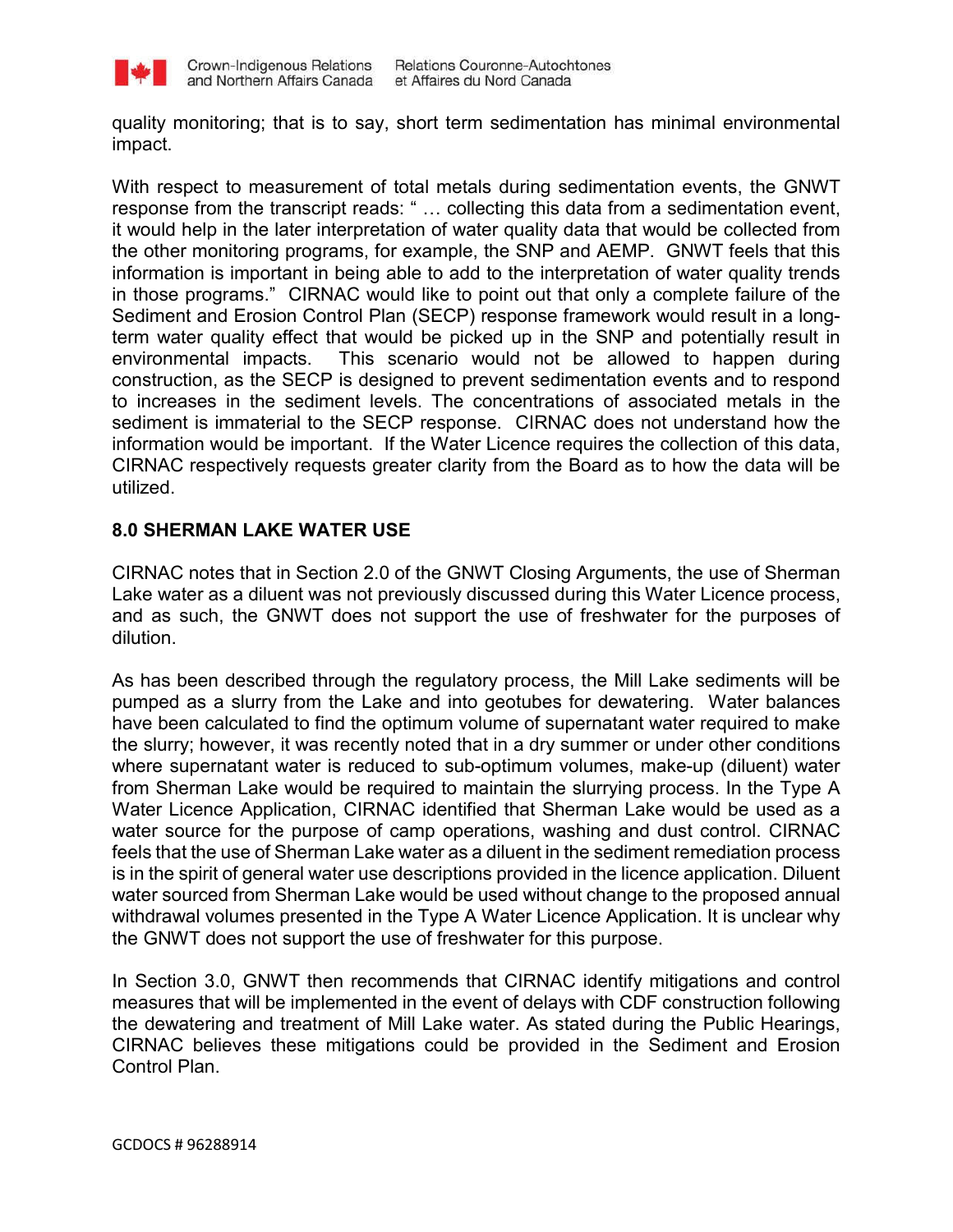

In CIRNAC's response to the GNWT intervention, we misunderstood that the basis of Section 2.0 recommendation 2 "GNWT recommends that CIRNAC-CARD identify mitigations and control measures that will be implemented in the event of delays with CDF construction …" was actually based on concerns expressed in the following: "Once Mill Lake is drained, and the water treated and discharged to Sherman Lake, the contaminated sediments at the bottom of Mill Lake will be exposed. Any delays in construction of the CDF will prolong the exposure of these sediments, potentially creating additional challenges for the project." (GNWT Intervention, Section 2.0). As noted in Section 5.3.1.6 of the Rayrock Remedial Action Plan (AECOM, August 2020), and as shown in presentations during the February Technical Sessions, the process for sediment removal involves "Pumping of the surface water and organic sediment …". Supernatant water has always been a required part of the sediment treatment process, and sediment treatment cannot begin until the CDF is built, so the scenario of a "delay in CDF construction" would result in Mill Lake having a water level that is 1.5 to 2 metres below the discharge elevation and 1 to 1.5 metres in depth. This will not produce "extended exposure of the Mill Lake sediments, and potential erosion and transport of these sediments into Mill Creek and Sherman Lake." (GNWT Closing Argument Section 3.0).

### **9.0 RISK COMMUNICATION**

Within the closing arguments for the Tłicho Government, the desire to lead future risk communication was highlighted in several sections:

- $\bullet$  1.1.1, page 3 The TG will continue work on this issue through the TG led risk communication …
- $\bullet$  1.2.2 Page 8 CIRNAC officials also agreed that the Tł<sub>i</sub>cho should play a lead role in several areas of ongoing remediation, monitoring, and risk communication work associated with the Rayrock Remediation Project.

While CIRNAC is still committed to the Thicho Government playing a lead role, Water Licence conditions and any amended Community Engagement Plan must acknowledge CIRNAC as the responsible party in communicating the condition of the Rayrock Remediation Project sites.

Part of the communication of risk is the accurate and consistent description of site features to properly convey the appropriate level of risk, and consideration of the Public perception of terms before they are used to communicate risk. Starting in the Tłycho Government Intervention and continuing through the Public hearing and Closing Arguments, Beta and Gamma Lakes have been referred to as "tailings lakes" and "tailings water bodies". From a communication point of view, tailings lakes, tailings ponds and associated descriptions have the meaning of water bodies where tailings are deposited. Although Beta Lake and Gamma Lake proximate to the Rayrock tailings facilities, they have been impacted by runoff and not by active deposition, so calling them tailings water bodies imparts a greater perception of risk than is indicated by the data collected to date. In the Tłicho Government comments on the Water Licence, it was suggested that Tailings Storage Area be used in place of Tailings Containment Area. Again, this change implies